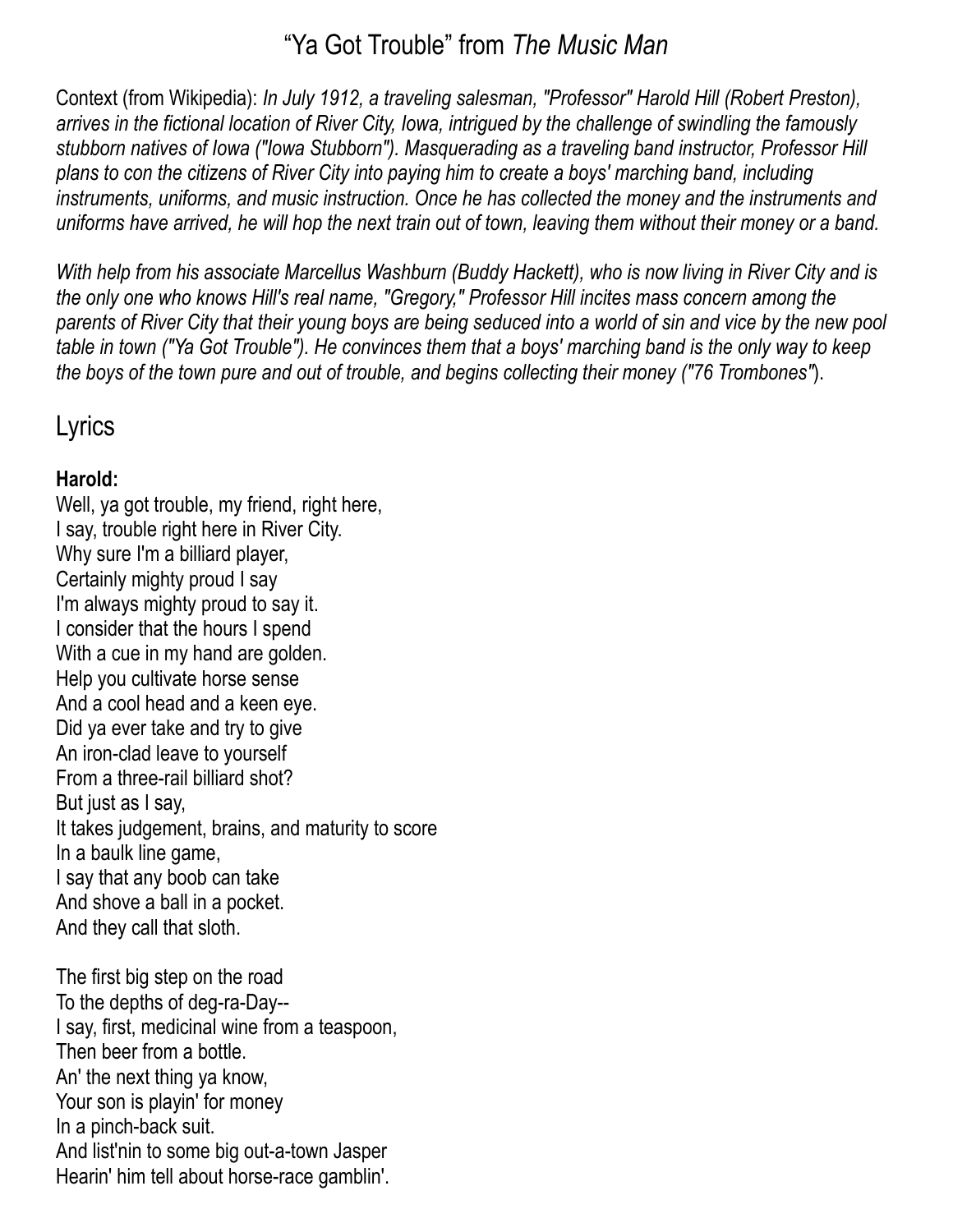Not a wholesome trottin' race, no! But a race where they set down right on the horse! Like to see some stuck-up jockey'boy Sittin' on Dan Patch? Make your blood boil? Well, I should say.

Friends, let me tell you what I mean. You got one, two, three, four, five, six pockets in a table. Pockets that mark the diff'rence Between a gentlemen and a bum, With a capital "B," And that rhymes with "P" and that stands for pool! And all week long your River City Youth'll be frittering away, I say your young men'll be frittering! Frittering away their noontime, suppertime, chore time too! Get the ball in the pocket, Never mind gettin' Dandelions pulled Or the screen door patched or the beefsteak pounded. Never mind pumpin' any water 'Til your parents are caught with the Cistern empty On a Saturday night and that's trouble, Oh, yes we got lots and lots a' trouble. I'm thinkin' of the kids in the knickerbockers, Shirt-tail young ones, peekin' in the pool Hall window after school, ya got trouble, folks!

Right here in River City. Trouble with a capital "T" And that rhymes with "P" and that stands for pool!

Now, I know all you folks are the right kinda parents. I'm gonna be perfectly frank. Would ya like to know what kinda conversation goes On while they're loafin' around that Hall? They're tryin' out Bevo, tryin' out cubebs, Tryin' out Tailor Mades like cigarette fiends! And braggin' all about How they're gonna cover up a tell-tale breath with Sen-Sen.

One fine night, they leave the pool hall, Headin' for the dance at the Armory! Libertine men and Scarlet women! And Rag-time, shameless music That'll grab your son and your daughter With the arms of a jungle animal instinct!